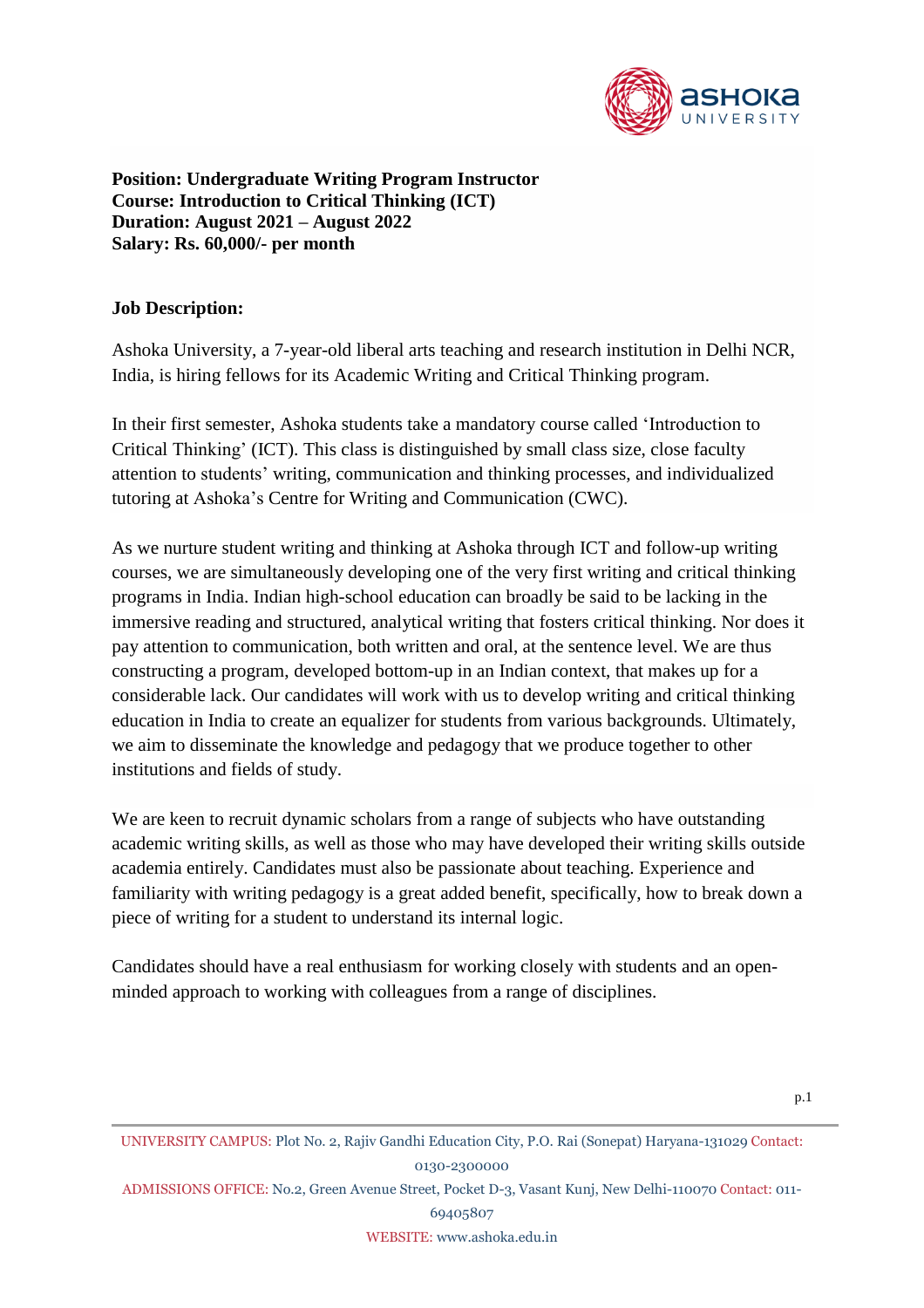

# **Qualifications:**

Successful applicants must demonstrate passion in three arenas: teaching; pedagogy; and program-building.

# **Teaching**

- 1. Teach 2 sections of Introduction to Critical Thinking in each semester (Monsoon and Spring), with about 20 students in each section
- 2. Be responsible for teaching their cohort the basics of formal writing and academic writing, through classroom instruction, meetings in smaller groups and one-on-one meetings with students
- 3. Be responsible for grading short weekly writing assignments and providing feedback to students weekly
- 4. Spend at least 21 hours per week on campus, and maintain a minimum presence on campus of three full working days. Be largely available to meet students during these days except during classroom teaching hours or lunch hour.
- 5. Meet individually with every student in their class for 15-minute feedback meetings at *least 3 times* per semester

### Pedagogy

- 1. Attend regular meetings with a mentor, to create and update a syllabus, discuss challenges in the classroom, learn different classroom methodologies and pedagogies, among other teaching responsibilities.
- 2. Read and engage with assigned readings and teaching materials on writing pedagogy

# Program-Building

- 1. Strengthen ICT to improve its efficacy; prolong its benefits to support students in their subsequent years at Ashoka
- 2. Contribute to the growth of the program by taking the lead on different outreach, research, and innovation projects (more details on our website, [https://ashoka.edu.in/UWP\)](https://ashoka.edu.in/UWP)

ADMISSIONS OFFICE: No.2, Green Avenue Street, Pocket D-3, Vasant Kunj, New Delhi-110070 Contact: 011-

69405807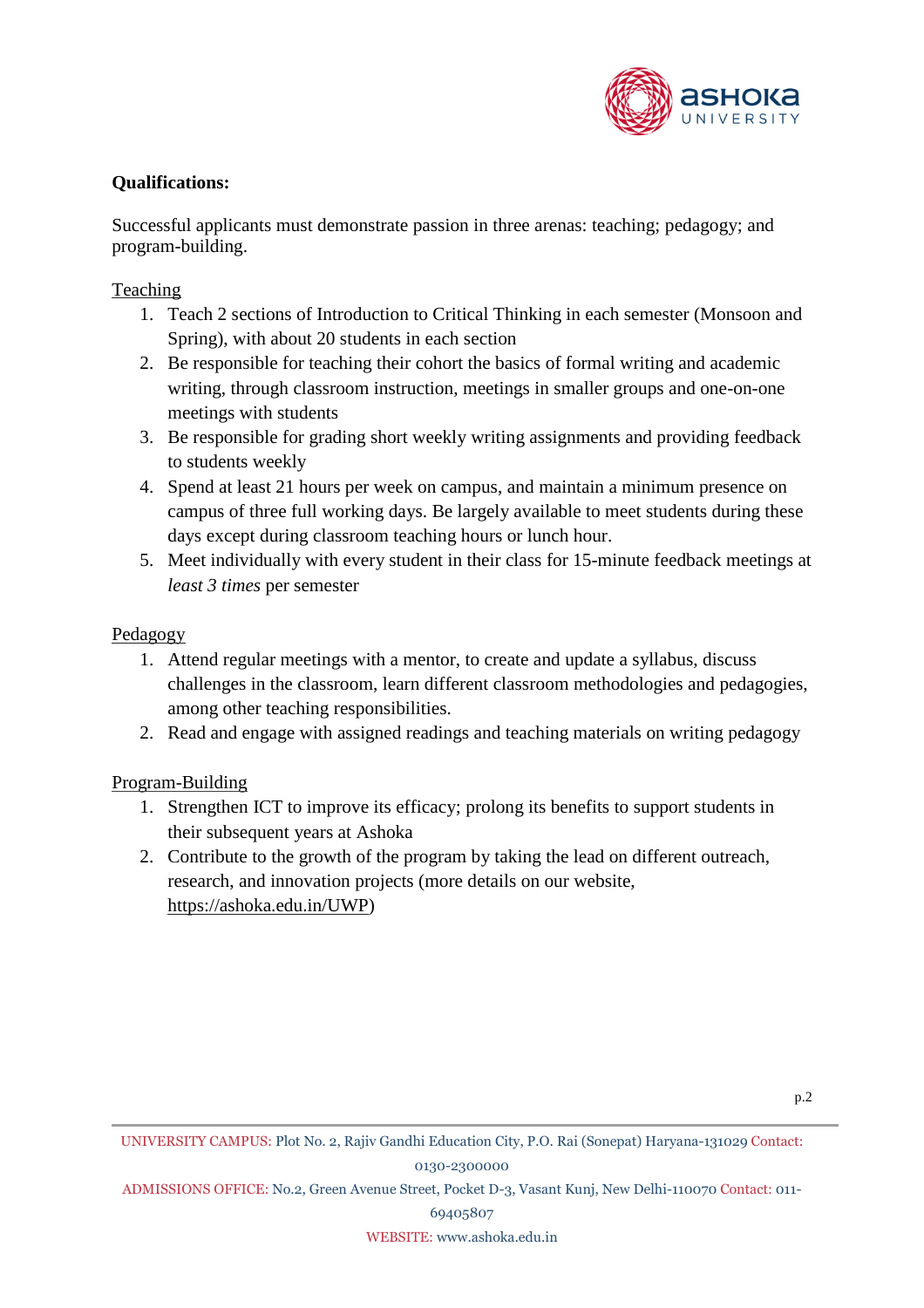

### **Application Materials:**

To apply, please submit the following material:

- 1. Resume or CV
- 2. Select an academic article or a long-form magazine article (e.g. Anne-Marie Slaughter's 2012 essay in *The Atlantic*, "Why Women Still Can't Have it All"). Use them to record a 10-15 minute presentation that covers one of the 3 topics below:
	- a. Discuss introductions and conclusions what is their purpose? How can a student craft effective introductions and conclusions? What might students have to learn and unlearn in order to do so?
	- b. Explain how academic writing is different from other kinds of writing. What distinguishes it from other forms of prose? Address assumptions that students might have about academic writing – dispel the myth that academic writing must be stodgy and impersonal.
	- c. Teach the students about citations emphasize the importance of citations and academic integrity, and take them through the basics of **one** of the following formats: APA, MLA, and Chicago.

Conclude your session by stating **3 clear takeaways**. You are free to use whatever resources you like in your video. You do not have to simulate an actual class with student participation; we are interested in what material you choose to teach, and how you teach it.

Specify the article's title, author and location for our reference.

The students you're addressing are in their first year of an undergraduate liberal arts program. Most of them will have entered Ashoka from a fairly traditional school system and are not well-acquainted with paper-writing and research – or the liberal arts, for that matter. As an Introduction to Critical Thinking Instructor, your job is to bridge the gap between their high school skillset and the skills they will need to take rigorous, research- and writing-intensive classes in a variety of fields.

- 3. Accompanying your video presentation, submit a one-page lesson plan that specifies:
	- a. Any preparation that you would have assigned your students before this particular video presentation: any reading or homework relevant to what you will be presenting. Please also include links or excerpts of any material that you'll be covering in your video.
	- b. Any follow up work that the students do after your video presentation, such as a homework assignment, or subsequent in-class exercise or project.

ADMISSIONS OFFICE: No.2, Green Avenue Street, Pocket D-3, Vasant Kunj, New Delhi-110070 Contact: 011-

69405807

UNIVERSITY CAMPUS: Plot No. 2, Rajiv Gandhi Education City, P.O. Rai (Sonepat) Haryana-131029 Contact: 0130-2300000